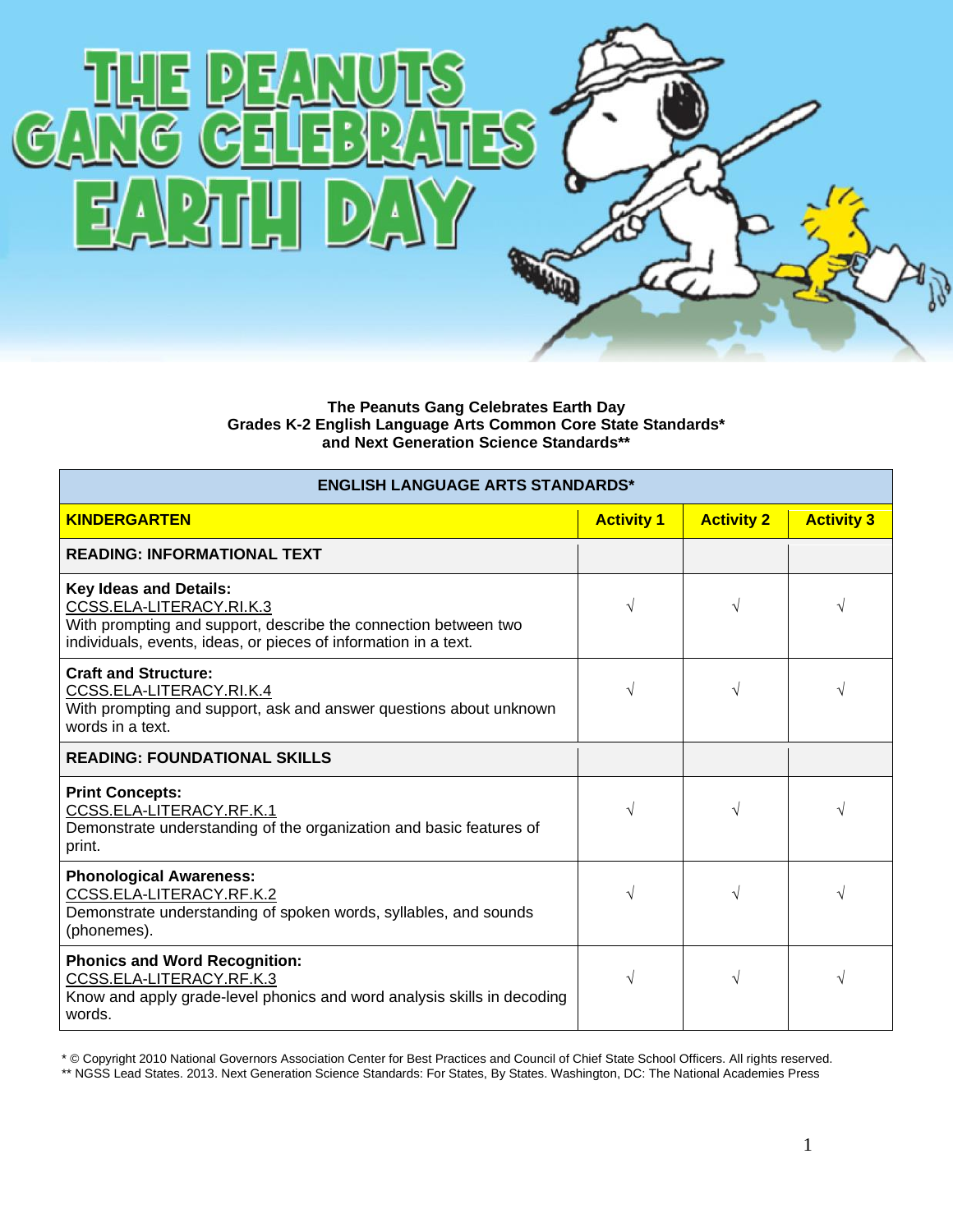| <b>WRITING</b>                                                                                                                                                                                                                                       |                   |                   |                   |
|------------------------------------------------------------------------------------------------------------------------------------------------------------------------------------------------------------------------------------------------------|-------------------|-------------------|-------------------|
| <b>Research to Build and Present Knowledge:</b><br>CCSS.ELA-LITERACY.W.K.8<br>With guidance and support from adults, recall information from<br>experiences or gather information from provided sources to answer a<br>question.                     | V                 | $\sqrt{ }$        |                   |
| <b>SPEAKING &amp; LISTENING</b>                                                                                                                                                                                                                      |                   |                   |                   |
| <b>Comprehension and Collaboration:</b><br>CCSS.ELA-LITERACY.SL.K.1<br>Participate in collaborative conversations with diverse partners about<br>kindergarten topics and texts with peers and adults in small and larger<br>groups.                  | V                 | $\sqrt{}$         |                   |
| CCSS.ELA-LITERACY.SL.K.2<br>Confirm understanding of a text read aloud or information presented<br>orally or through other media by asking and answering questions about<br>key details and requesting clarification if something is not understood. | V                 | $\sqrt{}$         |                   |
| Presentation of Knowledge and Ideas:<br>CCSS.ELA-LITERACY.SL.K.4<br>Describe familiar people, places, things, and events and, with prompting<br>and support, provide additional detail.                                                              | V                 | $\sqrt{ }$        |                   |
| CCSS.ELA-LITERACY.SL.K.5<br>Add drawings or other visual displays to descriptions as desired to<br>provide additional detail.<br>CCSS.ELA-LITERACY.SL.K.6                                                                                            | $\sqrt{}$         | $\sqrt{ }$        |                   |
| Speak audibly and express thoughts, feelings, and ideas clearly.<br><b>LANGUAGE</b>                                                                                                                                                                  |                   |                   |                   |
| <b>Conventions of Standard English:</b><br>CCSS.ELA-LITERACY.L.K.1<br>Demonstrate command of the conventions of standard English grammar<br>and usage when writing or speaking.                                                                      | V                 | $\sqrt{ }$        |                   |
| CCSS.ELA-LITERACY.L.K.2<br>Demonstrate command of the conventions of standard English<br>capitalization, punctuation, and spelling when writing.                                                                                                     | V                 |                   |                   |
| <b>Vocabulary Acquisition and Use:</b><br>CCSS.ELA-LITERACY.L.K.4<br>Determine or clarify the meaning of unknown and multiple-meaning<br>words and phrases based on kindergarten reading and content.                                                | V                 | $\sqrt{}$         |                   |
| <b>FIRST GRADE</b>                                                                                                                                                                                                                                   | <b>Activity 1</b> | <b>Activity 2</b> | <b>Activity 3</b> |

| <b>READING: INFORMATIONAL TEXT</b>                                                                                                                                                                                                                       |  |  |
|----------------------------------------------------------------------------------------------------------------------------------------------------------------------------------------------------------------------------------------------------------|--|--|
|                                                                                                                                                                                                                                                          |  |  |
| <b>Key Ideas and Details:</b><br>CCSS.ELA-LITERACY.RI.1.1<br>Ask and answer questions about key details in a text.<br>CCSS.ELA-LITERACY.RI.1.3<br>Describe the connection between two individuals, events, ideas, or<br>pieces of information in a text. |  |  |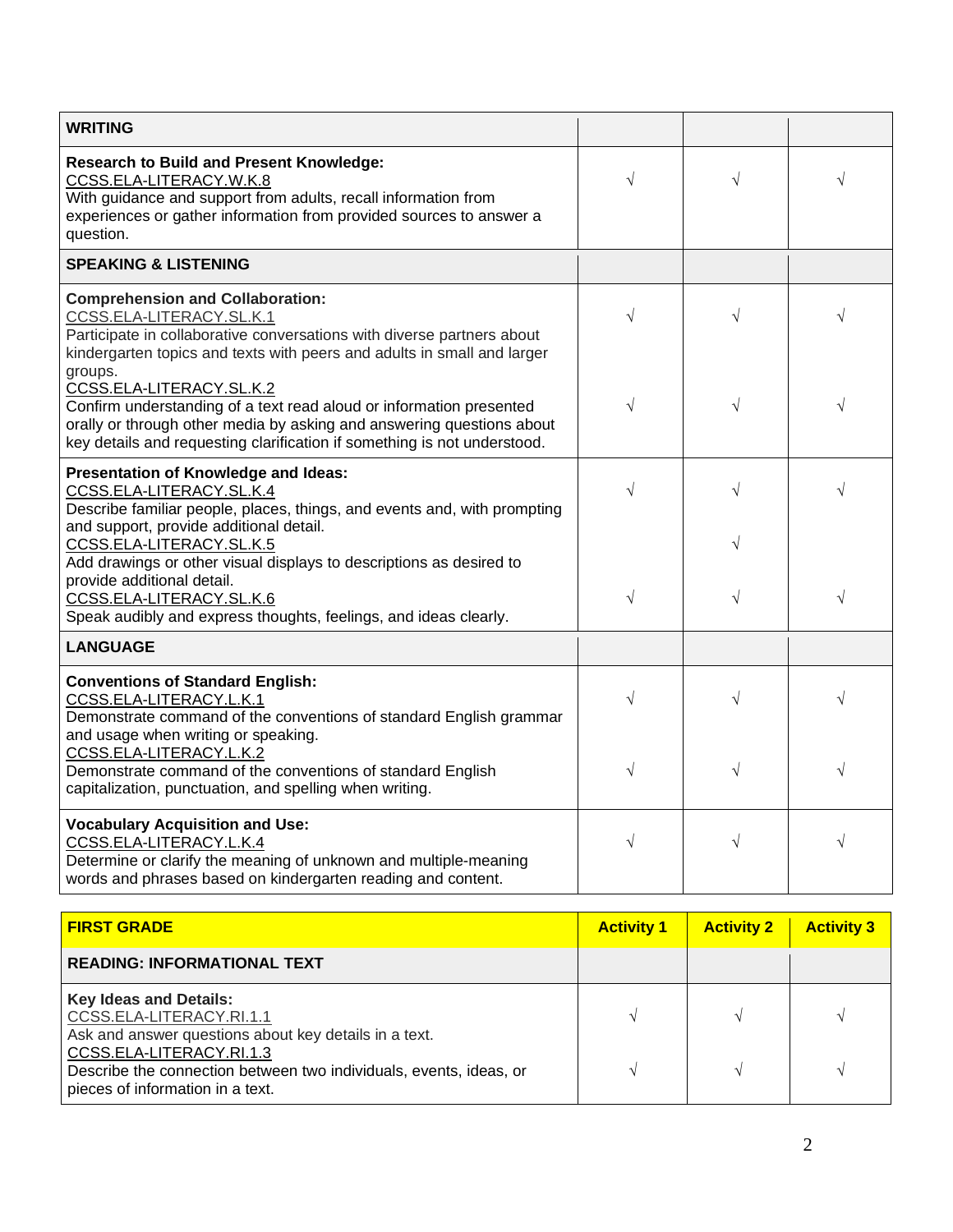| <b>Craft and Structure:</b><br>CCSS.ELA-LITERACY.RI.1.4<br>Ask and answer questions to help determine or clarify the meaning of<br>words and phrases in a text.                                                                  | V         |           | V         |
|----------------------------------------------------------------------------------------------------------------------------------------------------------------------------------------------------------------------------------|-----------|-----------|-----------|
| <b>READING: FOUNDATIONAL SKILLS</b>                                                                                                                                                                                              |           |           |           |
| <b>Print Concepts:</b><br>CCSS.ELA-LITERACY.RF.1.1<br>Demonstrate understanding of the organization and basic features of<br>print.                                                                                              | $\sqrt{}$ | V         | V         |
| <b>Phonological Awareness:</b><br>CCSS.ELA-LITERACY.RF.1.2<br>Demonstrate understanding of spoken words, syllables, and sounds<br>(phonemes).                                                                                    | $\sqrt{}$ |           | V         |
| <b>Phonics and Word Recognition:</b><br>CCSS.ELA-LITERACY.RF.1.3<br>Know and apply grade-level phonics and word analysis skills in decoding<br>words.                                                                            | $\sqrt{}$ |           |           |
| <b>Fluency:</b><br>CCSS.ELA-LITERACY.RF.1.4<br>Read with sufficient accuracy and fluency to support comprehension.                                                                                                               | $\sqrt{}$ | $\sqrt{}$ | $\sqrt{}$ |
| <b>WRITING</b>                                                                                                                                                                                                                   |           |           |           |
| <b>Research to Build and Present Knowledge:</b><br>CCSS.ELA-LITERACY.W.1.8<br>With guidance and support from adults, recall information from<br>experiences or gather information from provided sources to answer a<br>question. | $\sqrt{}$ | V         |           |
| <b>SPEAKING &amp; LISTENING</b>                                                                                                                                                                                                  |           |           |           |
| <b>Comprehension and Collaboration:</b><br>CCSS.ELA-LITERACY.SL.1.1<br>Participate in collaborative conversations with diverse partners about<br>grade 1 topics and texts with peers and adults in small and larger              | $\sqrt{}$ | V         | $\sqrt{}$ |
| groups.<br>CCSS.ELA-LITERACY.SL.1.2<br>Ask and answer questions about key details in a text read aloud or<br>information presented orally or through other media.                                                                | $\sqrt{}$ |           | V         |
| Presentation of Knowledge and Ideas:<br>CCSS.ELA-LITERACY.SL.1.4<br>Describe people, places, things, and events with relevant details,<br>expressing ideas and feelings clearly.                                                 | $\sqrt{}$ | $\sqrt{}$ | $\sqrt{}$ |
|                                                                                                                                                                                                                                  |           |           |           |
| CCSS.ELA-LITERACY.SL.1.5<br>Add drawings or other visual displays to descriptions when appropriate to<br>clarify ideas, thoughts, and feelings.                                                                                  |           |           |           |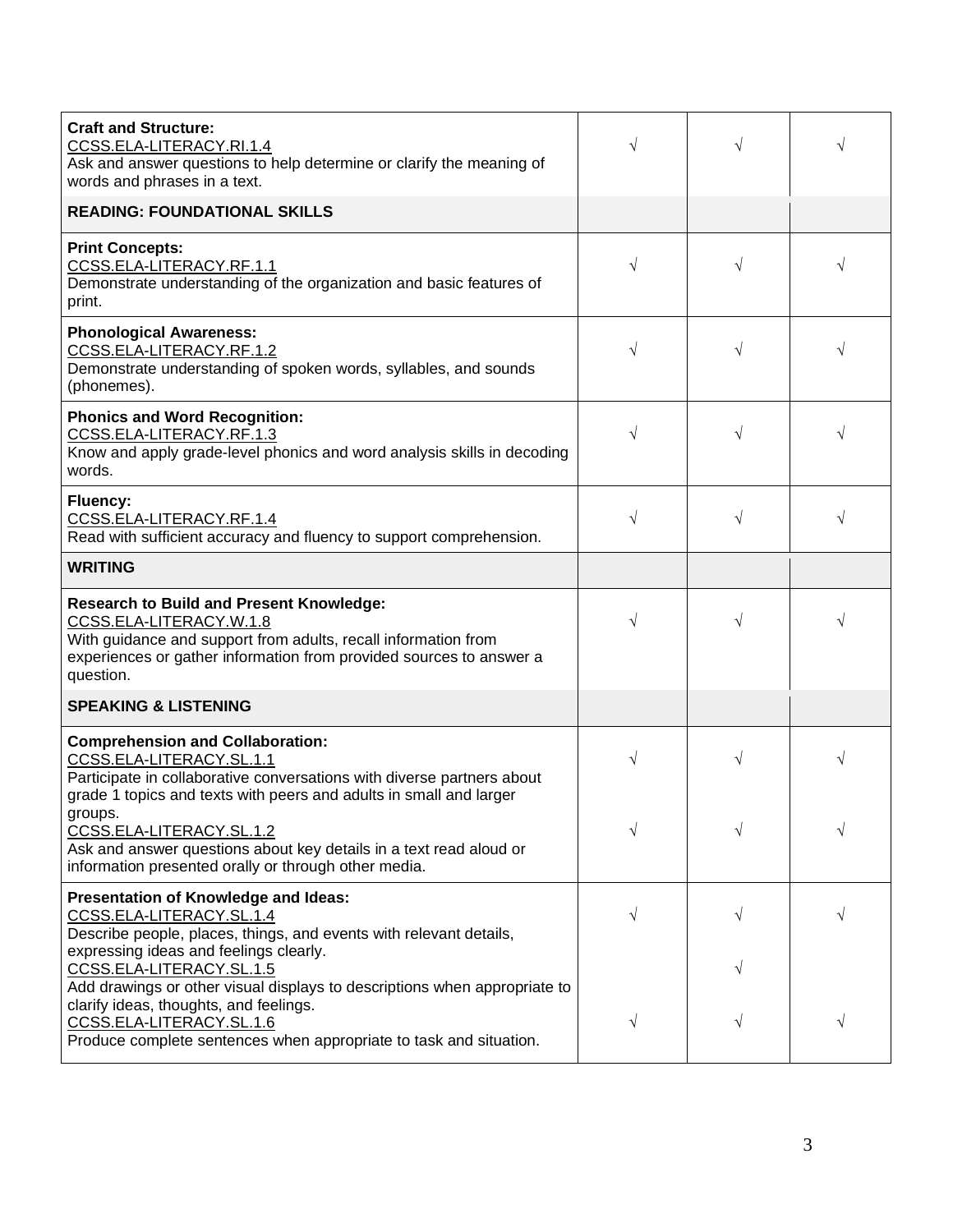| <b>LANGUAGE</b>                                                                                                                                                                                                                                    |  |  |
|----------------------------------------------------------------------------------------------------------------------------------------------------------------------------------------------------------------------------------------------------|--|--|
| <b>Conventions of Standard English:</b><br>CCSS.ELA-LITERACY.L.1.1<br>Demonstrate command of the conventions of standard English grammar<br>and usage when writing or speaking.                                                                    |  |  |
| CCSS.ELA-LITERACY.L.1.2<br>Demonstrate command of the conventions of standard English<br>capitalization, punctuation, and spelling when writing.                                                                                                   |  |  |
| <b>Vocabulary Acquisition and Use:</b><br>CCSS.ELA-LITERACY.L.1.4<br>Determine or clarify the meaning of unknown and multiple-meaning<br>words and phrases based on grade 1 reading and content, choosing<br>flexibly from an array of strategies. |  |  |

| <b>SECOND GRADE</b>                                                                                                                                                                                      | <b>Activity 1</b> | <b>Activity 2</b> | <b>Activity 3</b> |
|----------------------------------------------------------------------------------------------------------------------------------------------------------------------------------------------------------|-------------------|-------------------|-------------------|
| <b>READING: INFORMATIONAL TEXT</b>                                                                                                                                                                       |                   |                   |                   |
| <b>Key Ideas and Details:</b><br>CCSS.ELA-LITERACY.RI.2.3<br>Describe the connection between a series of historical events, scientific<br>ideas or concepts, or steps in technical procedures in a text. | $\sqrt{ }$        |                   |                   |
| <b>Craft and Structure:</b><br>CCSS.ELA-LITERACY.RI.2.4<br>Determine the meaning of words and phrases in a text relevant to a<br>grade 2 topic or subject area.                                          |                   |                   | V                 |
| <b>READING: FOUNDATIONAL SKILLS</b>                                                                                                                                                                      |                   |                   |                   |
| <b>Phonics and Word Recognition:</b><br>CCSS.ELA-LITERACY.RF.2.3<br>Know and apply grade-level phonics and word analysis skills in decoding<br>words.                                                    |                   |                   | V                 |
| <b>Fluency:</b><br>CCSS.ELA-LITERACY.RF.2.4<br>Read with sufficient accuracy and fluency to support comprehension.                                                                                       | $\sqrt{}$         | $\sqrt{}$         |                   |
| <b>WRITING</b>                                                                                                                                                                                           |                   |                   |                   |
| <b>Research to Build and Present Knowledge:</b><br>CCSS.ELA-LITERACY.W.2.8<br>Recall information from experiences or gather information from provided<br>sources to answer a question.                   | V                 | $\sqrt{}$         | V                 |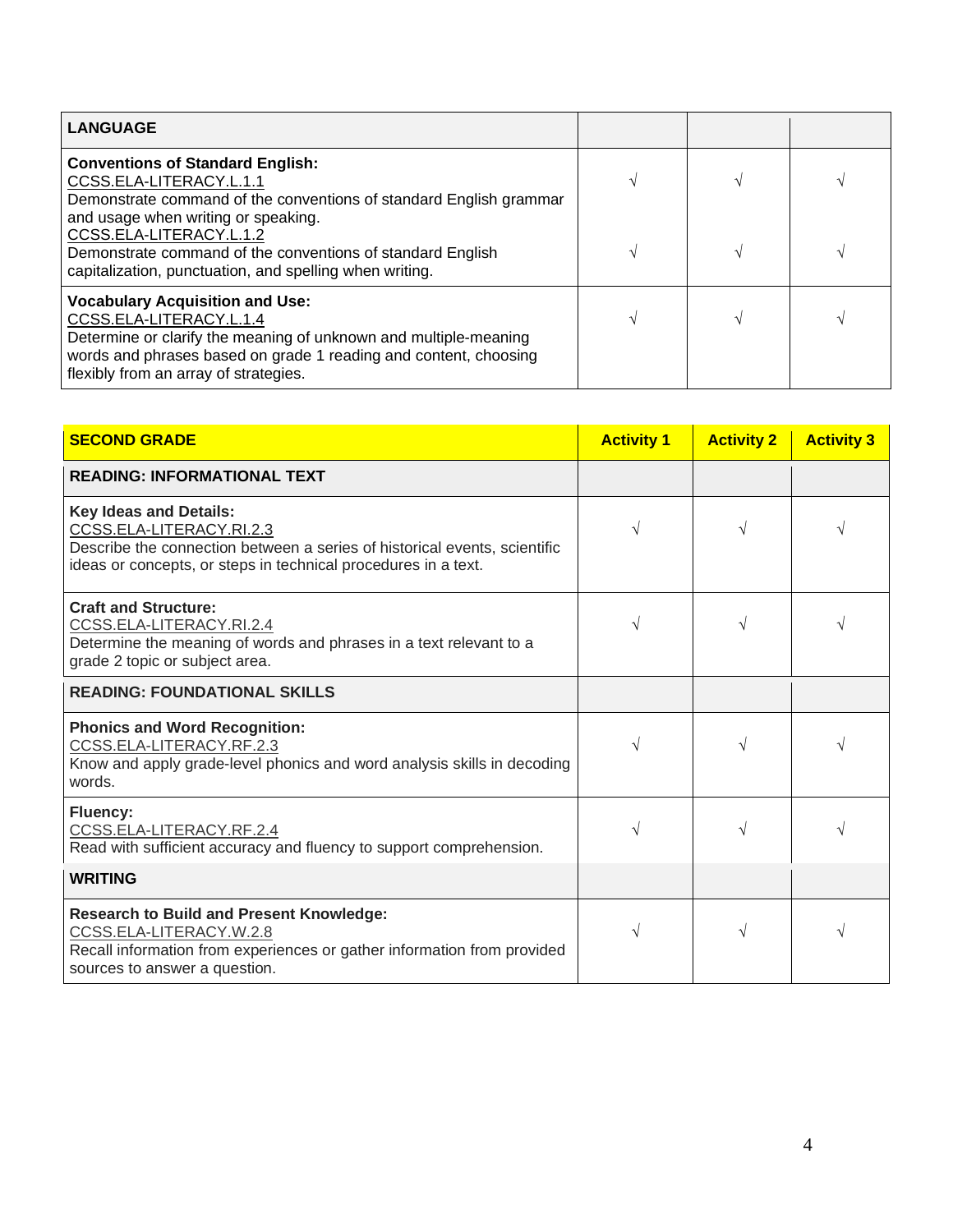| <b>SPEAKING &amp; LISTENING</b>                                                                                                                                                                                                                                                                                                                      |           |           |           |
|------------------------------------------------------------------------------------------------------------------------------------------------------------------------------------------------------------------------------------------------------------------------------------------------------------------------------------------------------|-----------|-----------|-----------|
| <b>Comprehension and Collaboration:</b><br>CCSS.ELA-LITERACY.SL.2.1<br>Participate in collaborative conversations with diverse partners about<br>grade 2 topics and texts with peers and adults in small and larger                                                                                                                                  |           | $\sqrt{}$ | V         |
| groups.<br>CCSS.ELA-LITERACY.SL.2.2<br>Recount or describe key ideas or details from a text read aloud or                                                                                                                                                                                                                                            |           | $\sqrt{}$ | V         |
| information presented orally or through other media.<br>CCSS.ELA-LITERACY.SL.2.3<br>Ask and answer questions about what a speaker says in order to clarify<br>comprehension, gather additional information, or deepen understanding<br>of a topic or issue.                                                                                          |           |           |           |
| Presentation of Knowledge and Ideas:<br>CCSS.ELA-LITERACY.SL.2.4<br>Tell a story or recount an experience with appropriate facts and relevant,<br>descriptive details, speaking audibly in coherent sentences.<br>CCSS.ELA-LITERACY.SL.2.5                                                                                                           |           | $\sqrt{}$ |           |
| Create audio recordings of stories or poems; add drawings or other<br>visual displays to stories or recounts of experiences when appropriate to<br>clarify ideas, thoughts, and feelings.<br>CCSS.ELA-LITERACY.SL.2.6<br>Produce complete sentences when appropriate to task and situation in<br>order to provide requested detail or clarification. | $\sqrt{}$ | V<br>V    | V         |
| <b>LANGUAGE</b>                                                                                                                                                                                                                                                                                                                                      |           |           |           |
| <b>Conventions of Standard English:</b><br>CCSS.ELA-LITERACY.L.2.1<br>Demonstrate command of the conventions of standard English grammar<br>and usage when writing or speaking.                                                                                                                                                                      |           | √         |           |
| <u>CCSS.ELA-LITERACY.L.2.2</u><br>Demonstrate command of the conventions of standard English<br>capitalization, punctuation, and spelling when writing.                                                                                                                                                                                              | $\sqrt{}$ | $\sqrt{}$ | $\sqrt{}$ |
| <b>Knowledge of Language</b><br>CCSS.ELA-LITERACY.L.2.3<br>Use knowledge of language and its conventions when writing, speaking,<br>reading, or listening.                                                                                                                                                                                           |           |           |           |
| <b>Vocabulary Acquisition and Use:</b><br>CCSS.ELA-LITERACY.L.2.4<br>Determine or clarify the meaning of unknown and multiple-meaning<br>words and phrases based on grade 2 reading and content, choosing<br>flexibly from an array of strategies.                                                                                                   | $\sqrt{}$ | $\sqrt{}$ | $\sqrt{}$ |